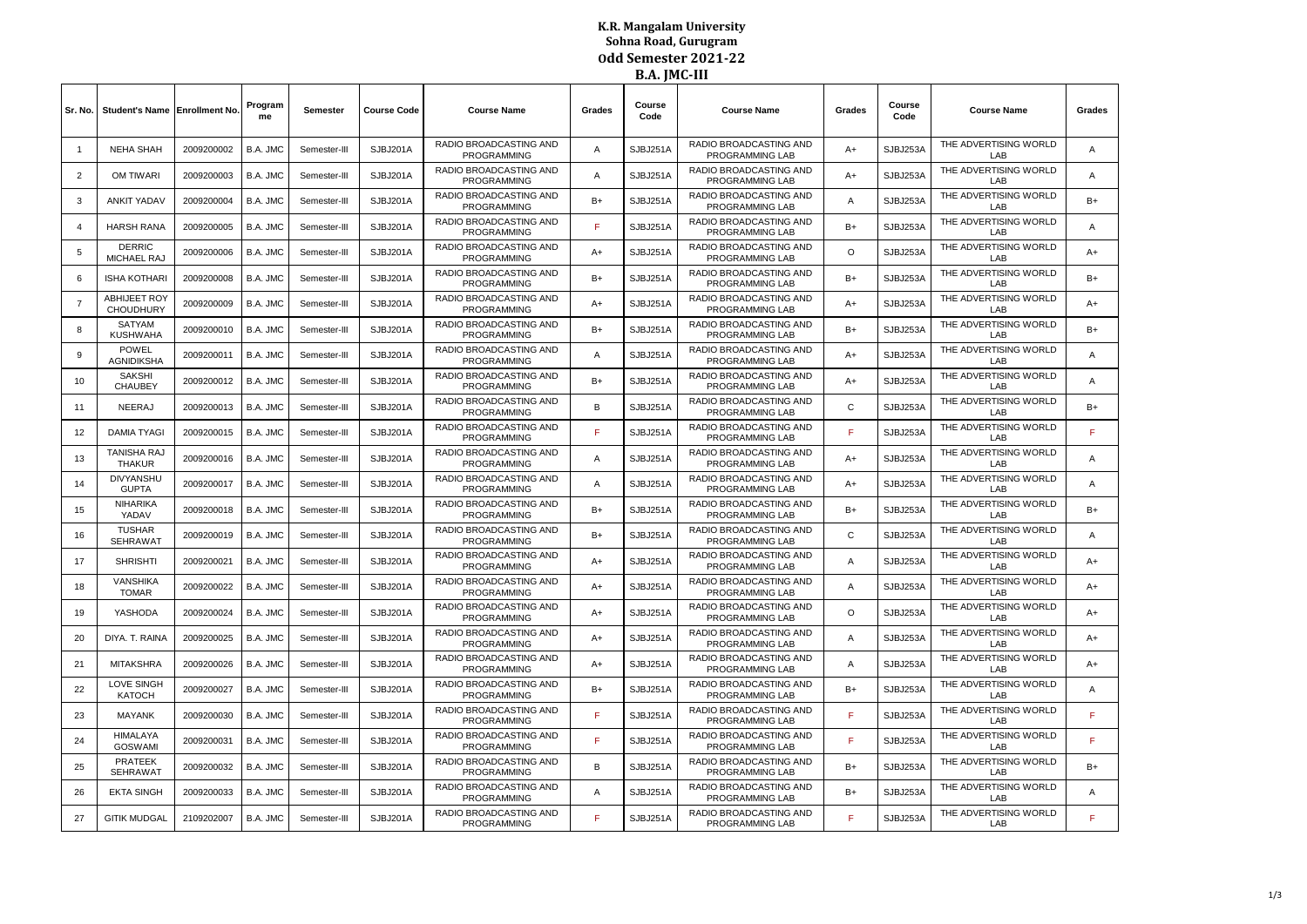## **K.R. Mangalam University Sohna Road, Gurugram Odd Semester 2021-22 B.A. JMC-III**

|                |                                         |            |               |              |                |                                                                                              |                                                                 | .                                                        |                                 |                       |                       |                       |        |
|----------------|-----------------------------------------|------------|---------------|--------------|----------------|----------------------------------------------------------------------------------------------|-----------------------------------------------------------------|----------------------------------------------------------|---------------------------------|-----------------------|-----------------------|-----------------------|--------|
| Sr. No.        | Student's Name Enrollment No.           |            | Program<br>me | Semester     | Course<br>Code | <b>Course Name</b>                                                                           | Grades                                                          | Course<br>Code                                           | <b>Course Name</b>              | Grades                | Course<br>Code        | <b>Course Name</b>    | Grades |
| $\overline{1}$ | <b>NEHA SHAH</b>                        | 2009200002 | B.A. JMC      | Semester-III | SJBJ104A       | <b>MEDIA LAWS AND ETHICS</b>                                                                 | $\overline{A}$                                                  | CAMERA, LIGHT<br>SJBJ205A<br>SJBJ203A<br>B+<br>AND SOUND |                                 | THE ADVERTISING WORLD | $B+$                  |                       |        |
| $\overline{2}$ | OM TIWARI                               | 2009200003 | B.A. JMC      | Semester-III | SJBJ104A       | <b>MEDIA LAWS AND ETHICS</b>                                                                 | $B+$                                                            | SJBJ205A                                                 | CAMERA, LIGHT<br>AND SOUND      | B+                    | SJBJ203A              | THE ADVERTISING WORLD |        |
| 3              | <b>ANKIT YADAV</b>                      | 2009200004 | B.A. JMC      | Semester-III | SJBJ104A       | CAMERA, LIGHT<br>С<br>SJBJ205A<br>SJBJ203A<br><b>MEDIA LAWS AND ETHICS</b><br>A<br>AND SOUND |                                                                 | THE ADVERTISING WORLD                                    | $B+$                            |                       |                       |                       |        |
| $\overline{4}$ | <b>HARSH RANA</b>                       | 2009200005 | B.A. JMC      | Semester-III | SJBJ104A       | MEDIA LAWS AND ETHICS                                                                        | CAMERA, LIGHT<br>в<br>$B+$<br>SJBJ205A<br>SJBJ203A<br>AND SOUND |                                                          | THE ADVERTISING WORLD           | Α                     |                       |                       |        |
| 5              | <b>DERRIC</b><br>MICHAEL RAJ            | 2009200006 | B.A. JMC      | Semester-III | SJBJ104A       | CAMERA, LIGHT<br>MEDIA LAWS AND ETHICS<br>SJBJ205A<br>SJBJ203A<br>A+<br>Α<br>AND SOUND       |                                                                 | THE ADVERTISING WORLD                                    | A+                              |                       |                       |                       |        |
| 6              | <b>ISHA KOTHARI</b>                     | 2009200008 | B.A. JMC      | Semester-III | SJBJ104A       | MEDIA LAWS AND ETHICS                                                                        | $B+$                                                            | SJBJ205A                                                 | CAMERA, LIGHT<br>AND SOUND      | P                     | SJBJ203A              | THE ADVERTISING WORLD | $B+$   |
| $\overline{7}$ | <b>ABHIJEET ROY</b><br><b>CHOUDHURY</b> | 2009200009 | B.A. JMC      | Semester-III | SJBJ104A       | MEDIA LAWS AND ETHICS                                                                        | CAMERA, LIGHT<br>F<br>P<br>SJBJ205A<br>SJBJ203A<br>AND SOUND    |                                                          | THE ADVERTISING WORLD           | A                     |                       |                       |        |
| 8              | SATYAM<br><b>KUSHWAHA</b>               | 2009200010 | B.A. JMC      | Semester-III | SJBJ104A       | MEDIA LAWS AND ETHICS                                                                        | В                                                               | CAMERA, LIGHT<br>F<br>SJBJ205A<br>SJBJ203A<br>AND SOUND  |                                 | THE ADVERTISING WORLD | B+                    |                       |        |
| 9              | POWEL<br><b>AGNIDIKSHA</b>              | 2009200011 | B.A. JMC      | Semester-III | SJBJ104A       | MEDIA LAWS AND ETHICS                                                                        | CAMERA, LIGHT<br>$B+$<br>SJBJ205A<br>AND SOUND                  |                                                          | B+                              | SJBJ203A              | THE ADVERTISING WORLD | Α                     |        |
| 10             | <b>SAKSHI</b><br><b>CHAUBEY</b>         | 2009200012 | B.A. JMC      | Semester-III | SJBJ104A       | <b>MEDIA LAWS AND ETHICS</b>                                                                 | $B+$                                                            | SJBJ205A                                                 | CAMERA, LIGHT<br>P<br>AND SOUND |                       | SJBJ203A              | THE ADVERTISING WORLD | $B+$   |
| 11             | NEERAJ                                  | 2009200013 | B.A. JMC      | Semester-III | SJBJ104A       | MEDIA LAWS AND ETHICS                                                                        | P                                                               | CAMERA, LIGHT<br>P<br>SJBJ205A<br>AND SOUND              |                                 | SJBJ203A              | THE ADVERTISING WORLD | $B+$                  |        |
| 12             | <b>DAMIA TYAGI</b>                      | 2009200015 | B.A. JMC      | Semester-III | SJBJ104A       | MEDIA LAWS AND ETHICS                                                                        | F                                                               | SJBJ205A                                                 | CAMERA, LIGHT<br>AND SOUND      | F                     | SJBJ203A              | THE ADVERTISING WORLD | F      |
| 13             | <b>TANISHA RAJ</b><br><b>THAKUR</b>     | 2009200016 | B.A. JMC      | Semester-III | SJBJ104A       | MEDIA LAWS AND ETHICS                                                                        | $B+$                                                            | SJBJ205A                                                 | CAMERA, LIGHT<br>AND SOUND      | B                     | SJBJ203A              | THE ADVERTISING WORLD | Α      |
| 14             | <b>DIVYANSHU</b><br><b>GUPTA</b>        | 2009200017 | B.A. JMC      | Semester-III | SJBJ104A       | MEDIA LAWS AND ETHICS                                                                        | B+                                                              | SJBJ205A                                                 | CAMERA, LIGHT<br>AND SOUND      | B+                    | SJBJ203A              | THE ADVERTISING WORLD | Α      |
| 15             | <b>NIHARIKA</b><br>YADAV                | 2009200018 | B.A. JMC      | Semester-III | SJBJ104A       | MEDIA LAWS AND ETHICS                                                                        | $B+$                                                            | SJBJ205A                                                 | CAMERA, LIGHT<br>AND SOUND      | B+                    | SJBJ203A              | THE ADVERTISING WORLD | $B+$   |
| 16             | <b>TUSHAR</b><br><b>SEHRAWAT</b>        | 2009200019 | B.A. JMC      | Semester-III | SJBJ104A       | MEDIA LAWS AND ETHICS                                                                        | B                                                               | SJBJ205A                                                 | CAMERA, LIGHT<br>AND SOUND      | $\mathsf{C}$          | SJBJ203A              | THE ADVERTISING WORLD | $B+$   |
| 17             | <b>SHRISHTI</b>                         | 2009200021 | B.A. JMC      | Semester-III | SJBJ104A       | MEDIA LAWS AND ETHICS                                                                        | Α                                                               | SJBJ205A                                                 | CAMERA, LIGHT<br>AND SOUND      | B                     | SJBJ203A              | THE ADVERTISING WORLD | A+     |
| 18             | <b>VANSHIKA</b><br><b>TOMAR</b>         | 2009200022 | B.A. JMC      | Semester-III | SJBJ104A       | <b>MEDIA LAWS AND ETHICS</b>                                                                 | A                                                               | SJBJ205A                                                 | CAMERA, LIGHT<br>AND SOUND      | С                     | SJBJ203A              | THE ADVERTISING WORLD | A+     |
| 19             | YASHODA                                 | 2009200024 | B.A. JMC      | Semester-III | SJBJ104A       | <b>MEDIA LAWS AND ETHICS</b>                                                                 | $\overline{A}$                                                  | SJBJ205A                                                 | CAMERA, LIGHT<br>AND SOUND      | $B+$<br>SJBJ203A      |                       | THE ADVERTISING WORLD | $A+$   |
| 20             | DIYA. T. RAINA                          | 2009200025 | B.A. JMC      | Semester-III | SJBJ104A       | MEDIA LAWS AND ETHICS                                                                        | Α                                                               | SJBJ205A                                                 | CAMERA, LIGHT<br>AND SOUND      | SJBJ203A<br>Α         |                       | THE ADVERTISING WORLD | $A+$   |
| 21             | <b>MITAKSHRA</b>                        | 2009200026 | B.A. JMC      | Semester-III | SJBJ104A       | MEDIA LAWS AND ETHICS                                                                        | A                                                               | SJBJ205A                                                 | CAMERA, LIGHT<br>AND SOUND      | SJBJ203A<br>B+        |                       | THE ADVERTISING WORLD | $A+$   |
| 22             | <b>LOVE SINGH</b><br><b>KATOCH</b>      | 2009200027 | B.A. JMC      | Semester-III | SJBJ104A       | MEDIA LAWS AND ETHICS                                                                        | $B+$                                                            | SJBJ205A                                                 | CAMERA, LIGHT<br>AND SOUND      | B+                    | SJBJ203A              | THE ADVERTISING WORLD | A      |
| 23             | <b>MAYANK</b>                           | 2009200030 | B.A. JMC      | Semester-III | SJBJ104A       | MEDIA LAWS AND ETHICS                                                                        | F.                                                              | SJBJ205A                                                 | CAMERA, LIGHT<br>AND SOUND      | F                     | SJBJ203A              | THE ADVERTISING WORLD | F      |
| 24             | HIMALAYA<br><b>GOSWAMI</b>              | 2009200031 | B.A. JMC      | Semester-III | SJBJ104A       | MEDIA LAWS AND ETHICS                                                                        | F                                                               | SJBJ205A                                                 | CAMERA, LIGHT<br>AND SOUND      | F                     | SJBJ203A              | THE ADVERTISING WORLD | F.     |
| 25             | PRATEEK<br><b>SEHRAWAT</b>              | 2009200032 | B.A. JMC      | Semester-III | SJBJ104A       | MEDIA LAWS AND ETHICS                                                                        | B                                                               | SJBJ205A                                                 | CAMERA, LIGHT<br>AND SOUND      | P                     | SJBJ203A              | THE ADVERTISING WORLD | B      |
| 26             | <b>EKTA SINGH</b>                       | 2009200033 | B.A. JMC      | Semester-III | SJBJ104A       | MEDIA LAWS AND ETHICS                                                                        | B+                                                              | SJBJ205A                                                 | CAMERA, LIGHT<br>AND SOUND      | B+                    | SJBJ203A              | THE ADVERTISING WORLD | Α      |
| 27             | <b>GITIK MUDGAL</b>                     | 2109202007 | B.A. JMC      | Semester-III | SJBJ104A       | MEDIA LAWS AND ETHICS                                                                        | F.                                                              | SJBJ205A                                                 | CAMERA, LIGHT<br>AND SOUND      | F                     | SJBJ203A              | THE ADVERTISING WORLD | F.     |